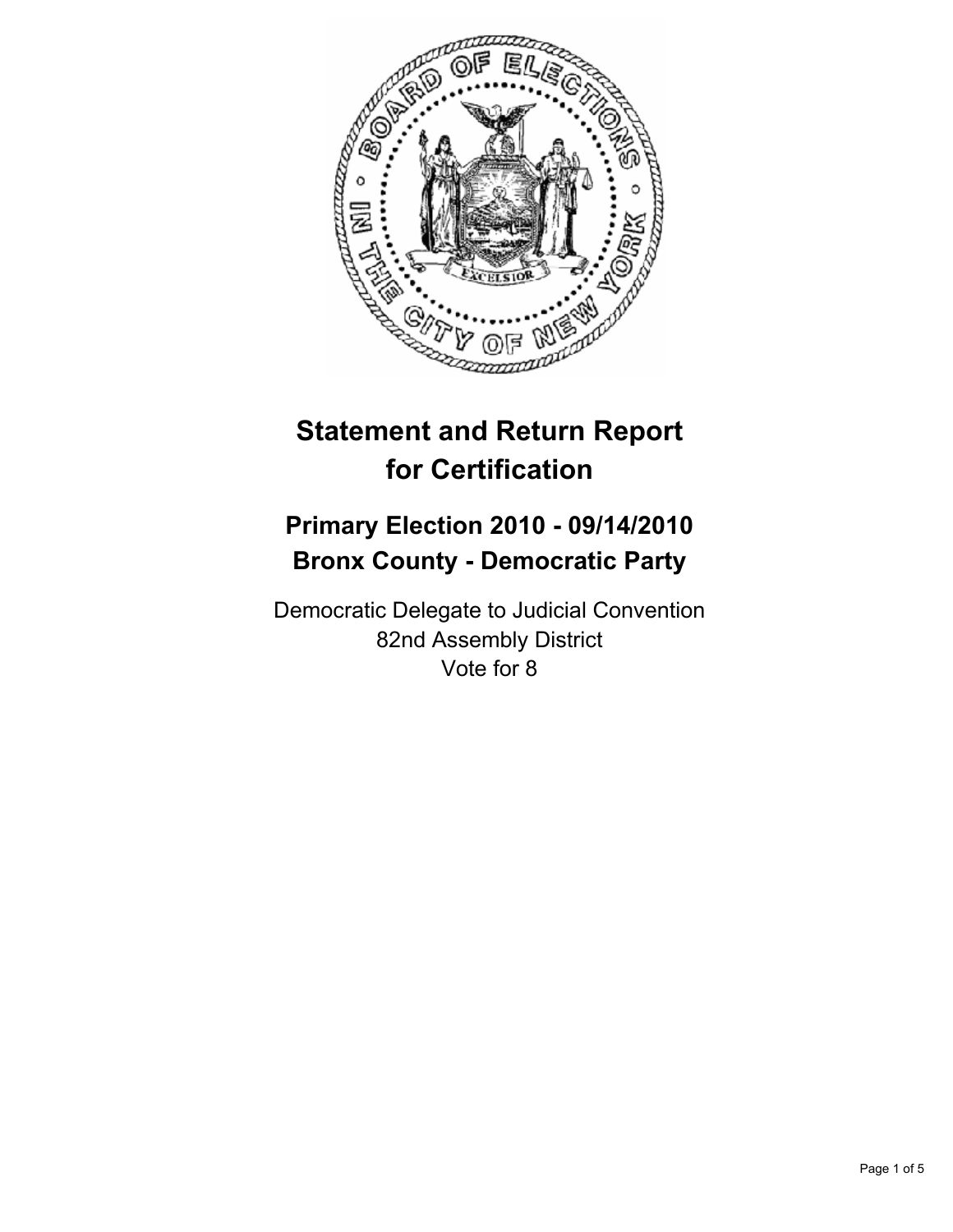

## **Assembly District 82**

| PUBLIC COUNTER                   | 6,318          |
|----------------------------------|----------------|
| <b>EMERGENCY</b>                 | 15             |
| ABSENTEE/MILITARY                | 233            |
| AFFIDAVIT                        | 32             |
| ANGELA M ROSARIO                 | 1,760          |
| <b>HERBERT MOREIRA-BROWN</b>     | 1,997          |
| CLARA MARRERO                    | 1,383          |
| <b>BRICE SANTIAGO</b>            | 1,240          |
| <b>DOM MASTERS</b>               | 907            |
| <b>ANDREW PETRALIA</b>           | 1,081          |
| <b>FELICIA SEMENTILLI</b>        | 1,382          |
| <b>JAMES VACCA</b>               | 3,929          |
| JAMES PAYNE                      | 2,274          |
| MARJORIE VELAZQUEZ               | 2,333          |
| <b>NOREEN KILKENNY</b>           | 2,017          |
| PAISLEY HARVEY                   | 1,732          |
| <b>JEFF LYNCH</b>                | 2,310          |
| <b>MARJORIE HELMS</b>            | 2,498          |
| <b>LEWIS GOLDSTEIN</b>           | 2,038          |
| ANGELA ROSARIO (WRITE-IN)        | 1              |
| <b>BRENDA WRIGHT (WRITE-IN)</b>  | 1              |
| <b>BRICE SANTIAGO (WRITE-IN)</b> | 1              |
| CAROL FITZPATON (WRITE-IN)       | 1              |
| CLARA MARRERO (WRITE-IN)         | 1              |
| CLARK (WRITE-IN)                 | 1              |
| COLLAZZI (WRITE-IN)              | 1              |
| CRYSTAL WADE (WRITE-IN)          | 7              |
| <b>CUSTON (WRITE-IN)</b>         | 1              |
| DON LANIER (WRITE-IN)            | 1              |
| ED NIZZA (WRITE-IN)              | 1              |
| FELICIA CEMENTELLI (WRITE-IN)    | 1              |
| <b>GEORGE CLARK (WRITE-IN)</b>   | $\overline{2}$ |
| <b>GERALD JONES (WRITE-IN)</b>   | 1              |
| <b>GOLDSTEIN (WRITE-IN)</b>      | 1              |
| HELEN RIVERA (WRITE-IN)          | 1              |
| HELMS (WRITE-IN)                 | 1              |
| IRA STORNE (WRITE-IN)            | 1              |
| JAMES VACCA (WRITE-IN)           | 1              |
| JEFF LYNCH (WRITE-IN)            | 1              |
| JOE RUSSO (WRITE-IN)             | 1              |
| JUDGE ANOTADO (WRITE-IN)         | 1              |
| JULIAN J MISIURSRI JR (WRITE-IN) | 1              |
| KEVIN LAMBRIGHT (WRITE-IN)       | 1              |
| LANIER ELIZABETH (WRITE-IN)      | 1              |
| LESLIE PETERSON (WRITE-IN)       | 1              |
| LINDA LOPEZ (WRITE-IN)           | 1              |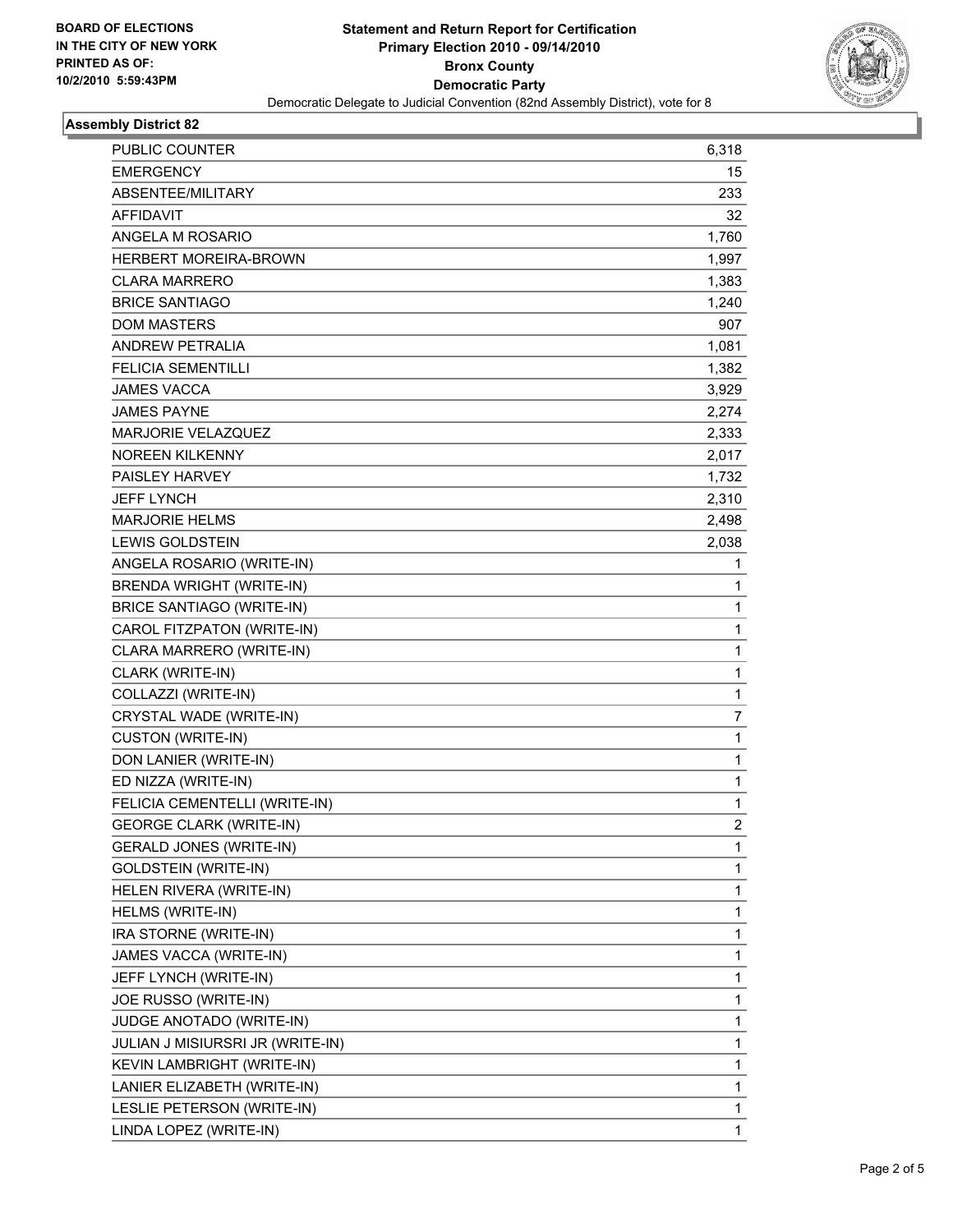

## **Assembly District 82**

| MARJORIE VELAZQUEZ (WRITE-IN)      | 1      |
|------------------------------------|--------|
| MARKS (WRITE-IN)                   | 1      |
| MARTIN PRINCE (WRITE-IN)           | 1      |
| MARTINA HUSICH (WRITE-IN)          | 1      |
| MIKE WALSH (WRITE-IN)              | 1      |
| NEAL J ROBERT (WRITE-IN)           | 1      |
| OLIVER (WRITE-IN)                  | 1      |
| QUETENBAUM (WRITE-IN)              | 1      |
| R GIUFFRE (WRITE-IN)               | 1      |
| RAFAEL FITZPATON (WRITE-IN)        | 1      |
| RITA WALSH (WRITE-IN)              | 1      |
| RIVERA (WRITE-IN)                  | 1      |
| RODNEY SAUNDERS (WRITE-IN)         | 1      |
| S SANTIAGO (WRITE-IN)              | 1      |
| SEBASTIAN UNMG SANTIAGO (WRITE-IN) | 1      |
| SHARON DURANT (WRITE-IN)           | 1      |
| SHIRLEY SAUNDERS (WRITE-IN)        | 1      |
| VELASQUEZ (WRITE-IN)               | 1      |
| WADE (WRITE-IN)                    | 1      |
| WILFRED ES (WRITE-IN)              | 1      |
| <b>Total Votes</b>                 | 28,935 |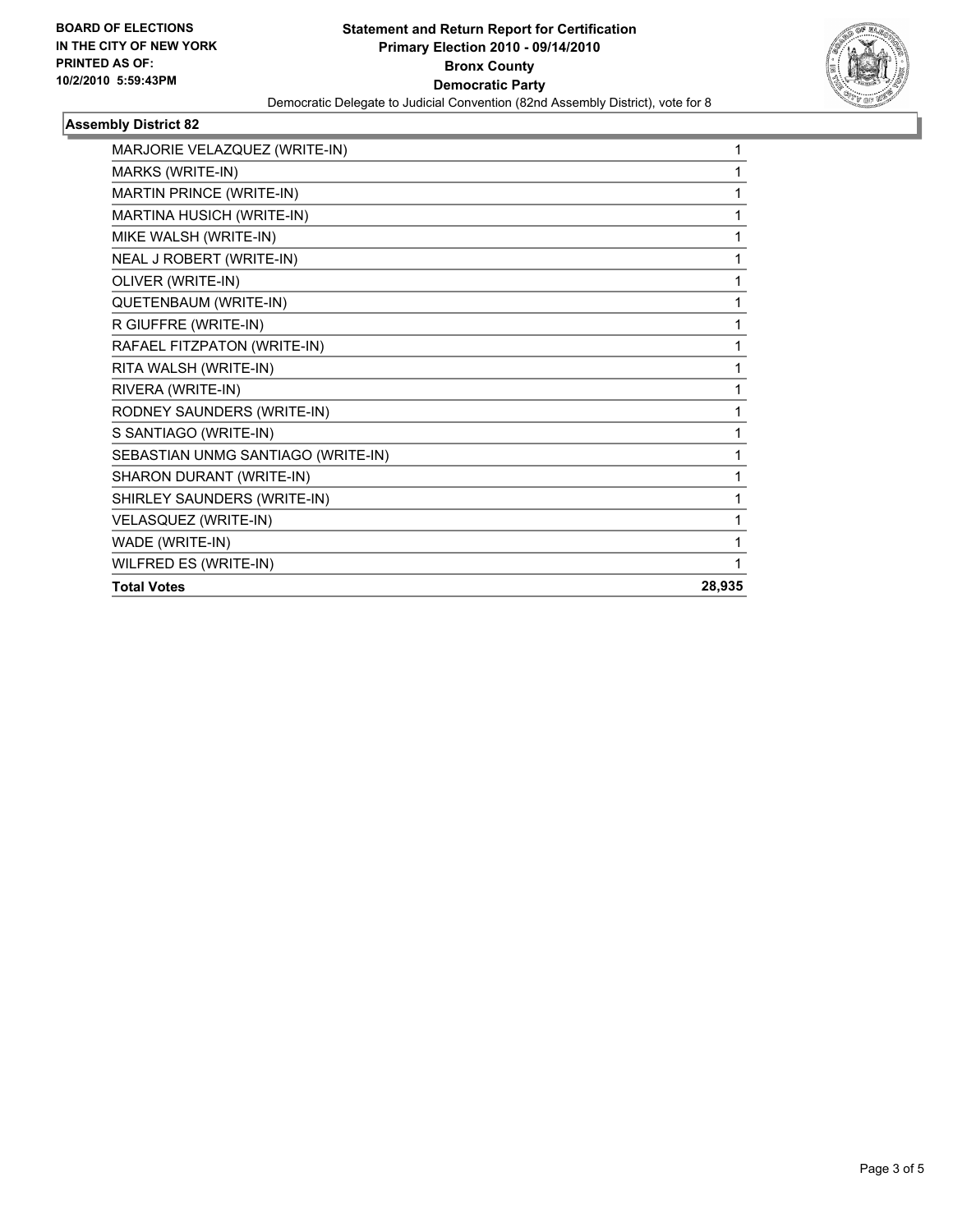

#### **Total for Democratic Delegate to Judicial Convention (82nd Assembly District) - Bronx County**

| PUBLIC COUNTER                   | 6,318          |
|----------------------------------|----------------|
| <b>EMERGENCY</b>                 | $15\,$         |
| ABSENTEE/MILITARY                | 233            |
| AFFIDAVIT                        | 32             |
| ANGELA M ROSARIO                 | 1,760          |
| <b>HERBERT MOREIRA-BROWN</b>     | 1,997          |
| <b>CLARA MARRERO</b>             | 1,383          |
| <b>BRICE SANTIAGO</b>            | 1,240          |
| <b>DOM MASTERS</b>               | 907            |
| ANDREW PETRALIA                  | 1,081          |
| FELICIA SEMENTILLI               | 1,382          |
| <b>JAMES VACCA</b>               | 3,929          |
| <b>JAMES PAYNE</b>               | 2,274          |
| MARJORIE VELAZQUEZ               | 2,333          |
| <b>NOREEN KILKENNY</b>           | 2,017          |
| PAISLEY HARVEY                   | 1,732          |
| <b>JEFF LYNCH</b>                | 2,310          |
| <b>MARJORIE HELMS</b>            | 2,498          |
| LEWIS GOLDSTEIN                  | 2,038          |
| ANGELA ROSARIO (WRITE-IN)        | 1              |
| <b>BRENDA WRIGHT (WRITE-IN)</b>  | 1              |
| <b>BRICE SANTIAGO (WRITE-IN)</b> | 1              |
| CAROL FITZPATON (WRITE-IN)       | 1              |
| CLARA MARRERO (WRITE-IN)         | 1              |
| CLARK (WRITE-IN)                 | 1              |
| COLLAZZI (WRITE-IN)              | 1              |
| CRYSTAL WADE (WRITE-IN)          | 7              |
| <b>CUSTON (WRITE-IN)</b>         | 1              |
| DON LANIER (WRITE-IN)            | 1              |
| ED NIZZA (WRITE-IN)              | 1              |
| FELICIA CEMENTELLI (WRITE-IN)    | 1              |
| <b>GEORGE CLARK (WRITE-IN)</b>   | $\overline{2}$ |
| <b>GERALD JONES (WRITE-IN)</b>   | 1              |
| <b>GOLDSTEIN (WRITE-IN)</b>      | 1              |
| HELEN RIVERA (WRITE-IN)          | 1              |
| HELMS (WRITE-IN)                 | 1              |
| IRA STORNE (WRITE-IN)            | 1              |
| JAMES VACCA (WRITE-IN)           | 1              |
| JEFF LYNCH (WRITE-IN)            | 1              |
| JOE RUSSO (WRITE-IN)             | 1              |
| JUDGE ANOTADO (WRITE-IN)         | 1              |
| JULIAN J MISIURSRI JR (WRITE-IN) | 1              |
| KEVIN LAMBRIGHT (WRITE-IN)       | 1              |
| LANIER ELIZABETH (WRITE-IN)      | 1              |
| LESLIE PETERSON (WRITE-IN)       | 1              |
| LINDA LOPEZ (WRITE-IN)           | $\mathbf{1}$   |